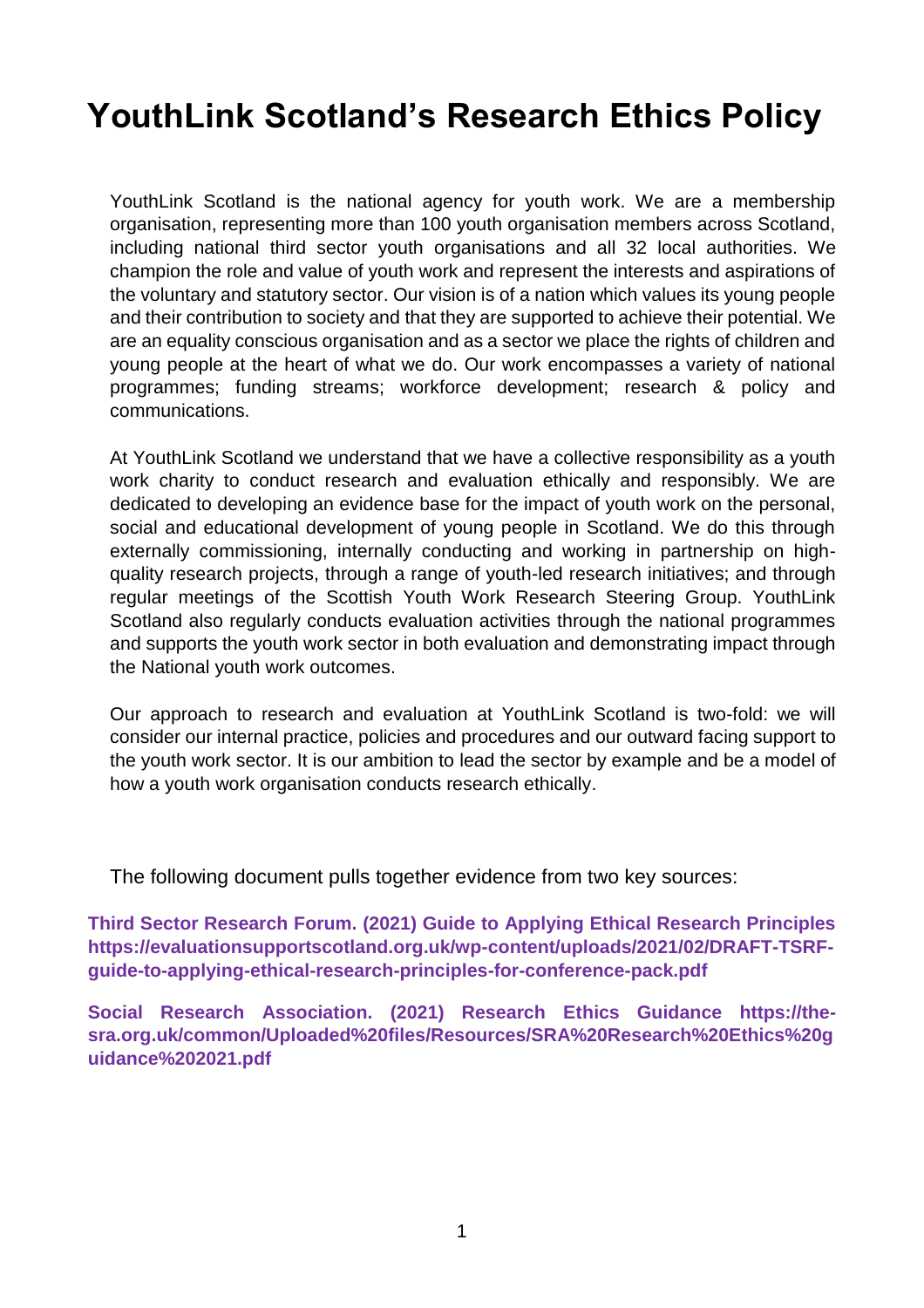## **Key Principles of Research Ethics**

Having a set of principles is at the heart of making good ethical decisions about how to undertake research.

This document is designed to provide some research principles and basic additional supporting materials to help you think about how to ensure your research process will keep both participants and researchers safe. (The term 'researcher' is used throughout the document, this encompasses those with a specific research remit as well as any member of staff who is undertaking pieces of research or evaluation activities e.g. conducting a focus group.)

While the guidance aims to be comprehensive, it does not claim to provide an answer to every ethical dilemma you may face. While it's important to identify and resolve ethical issues and concerns before research gets underway, it's not always possible to anticipate these, nor fully resolve them.

Also, rather than impose a rigid set of rules to stick to, the guidance aims to inform in order to enable a researcher's individual ethical judgements and decisions to be set in the context of the shared values.

What the guidance hopes to achieve is to give you some tools and the confidence to plan ethically sound research, remain responsive throughout, and to be reflective at the end to continuously learn and improve for future research. Planning research and evaluation activities effectively will also help demonstrate to others, including funders, that ethics have been considered and followed.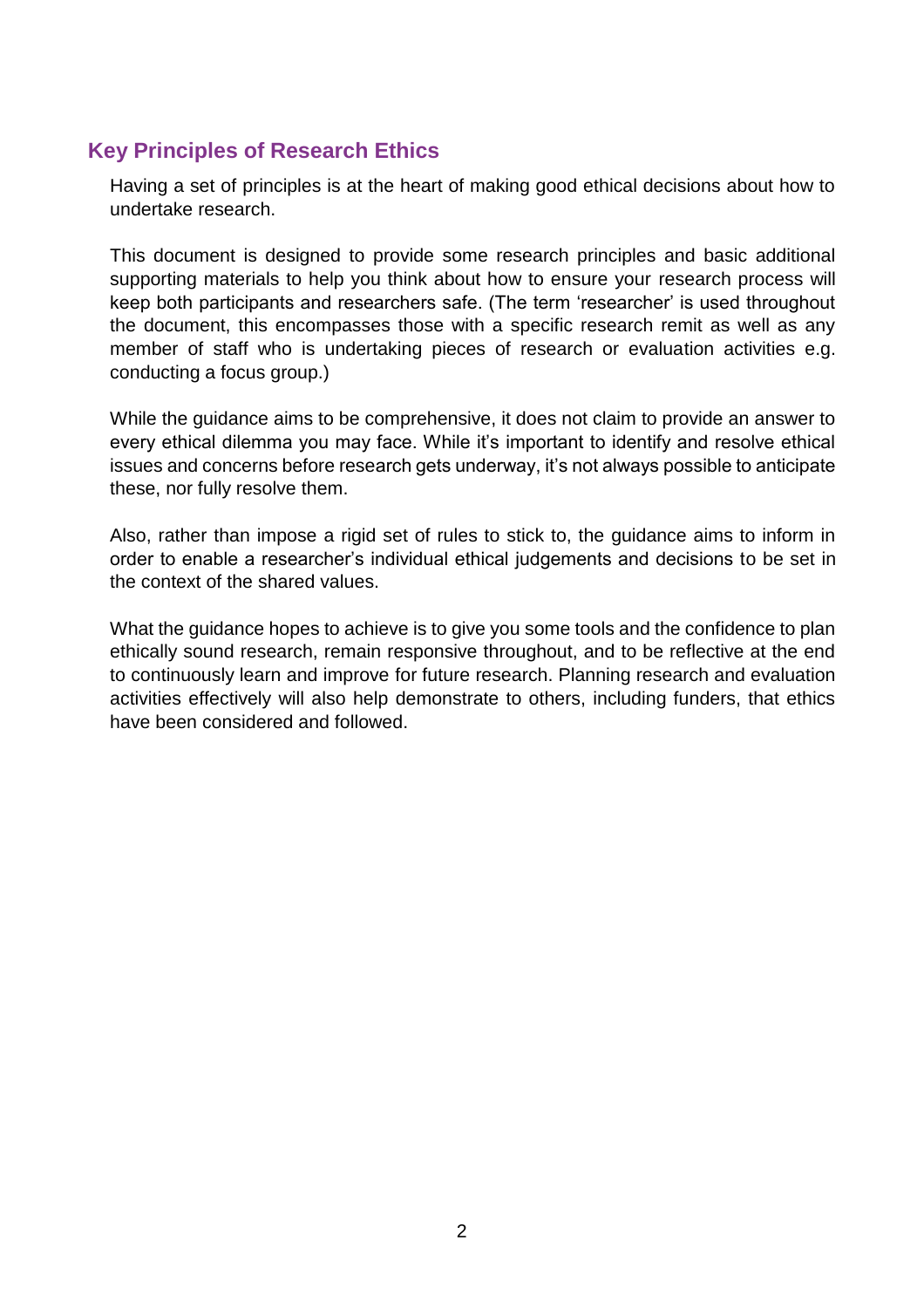The four Key Principles we will follow when conducting ethical research are:

#### **Need**

We recognise the value of new knowledge and carry out research where there is a clear evidence of need for the research

#### **Integrity & accountability**

We ensure that the research we conduct and commission is undertaken in an honest, open, and respectful way, and that our research is accountable to participants and stakeholders

#### **Consent & confidentiality**

We ensure all participants fully understand and consent to the research, and any research we conduct or commission ensures the confidentiality and anonymity of participants

#### **Safety**

We ensure the safety and wellbeing of both participants and researchers, and we understand that research should aim to maximise benefit and minimise harm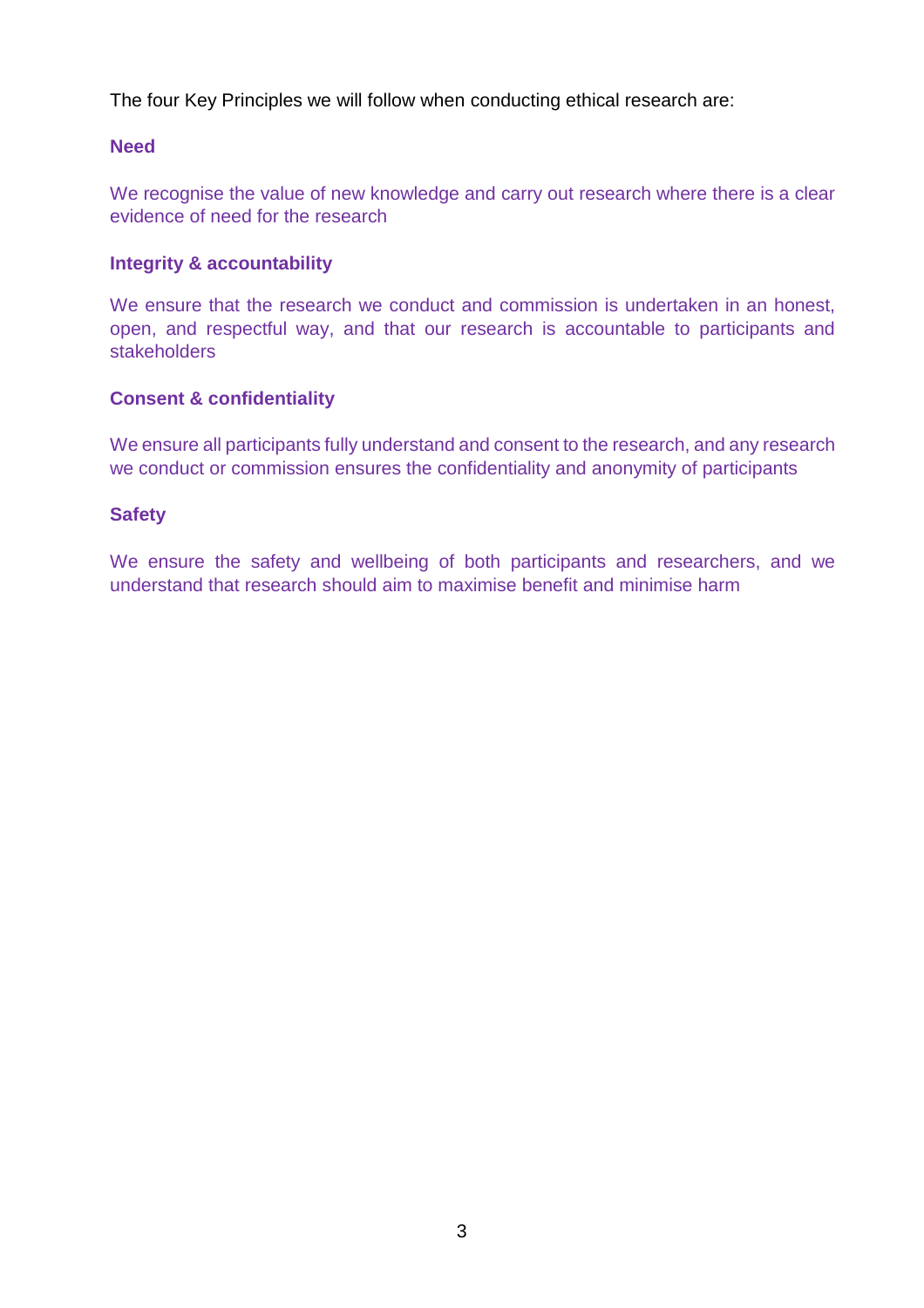## **CHECKLIST – Ethical questions to consider when conducting research (however big or small)**<sup>1</sup>

#### **Need**

- Why is this research needed?
- What do you want to know?
- Will the proposed research or evaluation activity answer your need/question?
- Is there existing research which will tell you what you want to know?
- What potential benefits and harms could be caused to participants?

## **Integrity & accountability**

- Does the person doing the research have the appropriate skills and knowledge to undertake the research?
- If you are commissioning the research have you seen examples of their previous work?
- How will you engage with participants throughout the research?
- Are you being honest about the commitment you expect from participants and how they will be acknowledged in the research?
- Are you incentivizing your participants, if so how, and is it appropriate to do so?
- Will your research and its findings be reported accurately, honestly and within a reasonable time frame?

# **Consent & confidentiality**

- How will you ensure when recruiting participants for research that they understand what's involved and are giving informed consent?
- How will you ensure confidentiality or anonymity for participants?
- How will data, including electronic data, be stored securely and for how long?
- How will you ensure that your findings are reported and disseminated in ethical ways?

#### **Safety**

- What arrangements are in place to keep the researcher safe?
- Have you done a risk assessment about risks to wellbeing of participants and researcher?
- Have you put support in place, for participants and researchers to be accessed if needed? For example, through working with a partner organisation or agency?
- If you are working with children or vulnerable people do you have an enhanced disclosure?

 $\overline{a}$ Questions are adapted from Third Sector Research Forum. (2021). This is not an exhaustive list for further questions to consider see [https://evaluationsupportscotland.org.uk/wp](https://evaluationsupportscotland.org.uk/wp-content/uploads/2021/02/DRAFT-TSRF-guide-to-applying-ethical-research-principles-for-conference-pack.pdf)[content/uploads/2021/02/DRAFT-TSRF-guide-to-applying-ethical-research-principles-for](https://evaluationsupportscotland.org.uk/wp-content/uploads/2021/02/DRAFT-TSRF-guide-to-applying-ethical-research-principles-for-conference-pack.pdf)[conference-pack.pdf](https://evaluationsupportscotland.org.uk/wp-content/uploads/2021/02/DRAFT-TSRF-guide-to-applying-ethical-research-principles-for-conference-pack.pdf)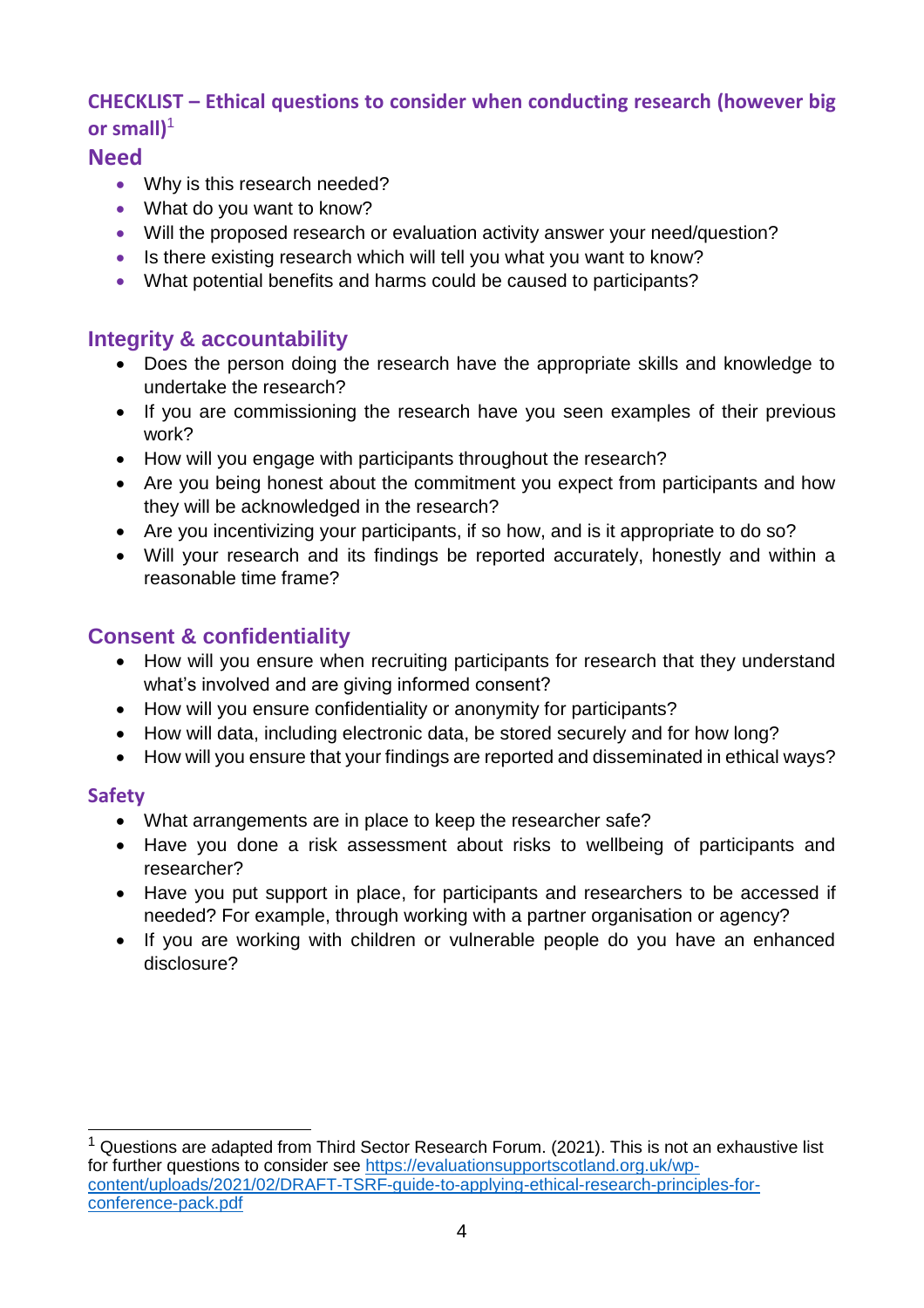## **NEED**

We recognise the value of new knowledge and carry out research where there is a clear evidence of need for the research

We understand that social research is fundamental to a democratic society, and that **new knowledge is intrinsically and practically valuable**. For example, our research should help organisations to find evidenced based ways of providing services or meeting its mission.

But we **only carry out research where there is a clear evidence of need for the research**. For example, you should explore whether there is existing research that answers your questions and seek not to replicate research unnecessarily. It is worth considering if any existing research can be improved upon, for example if enough time has elapsed since it was conducted or if the data set was small etc.

Research should not unduly burden respondents, and the risks of over-researching particularly vulnerable groups should always be lain against any anticipated benefits of the research.

Evidence resulting from research should be widely and appropriately disseminated so that the maximum impact resulting from this contact with the public is generated.

To help with this important stage in the research process it is necessary to address all the above points in a **research plan.** This plan should also articulate why the research is being undertaken, what the benefit will be to participants, the organisation, and if possible then even researchers.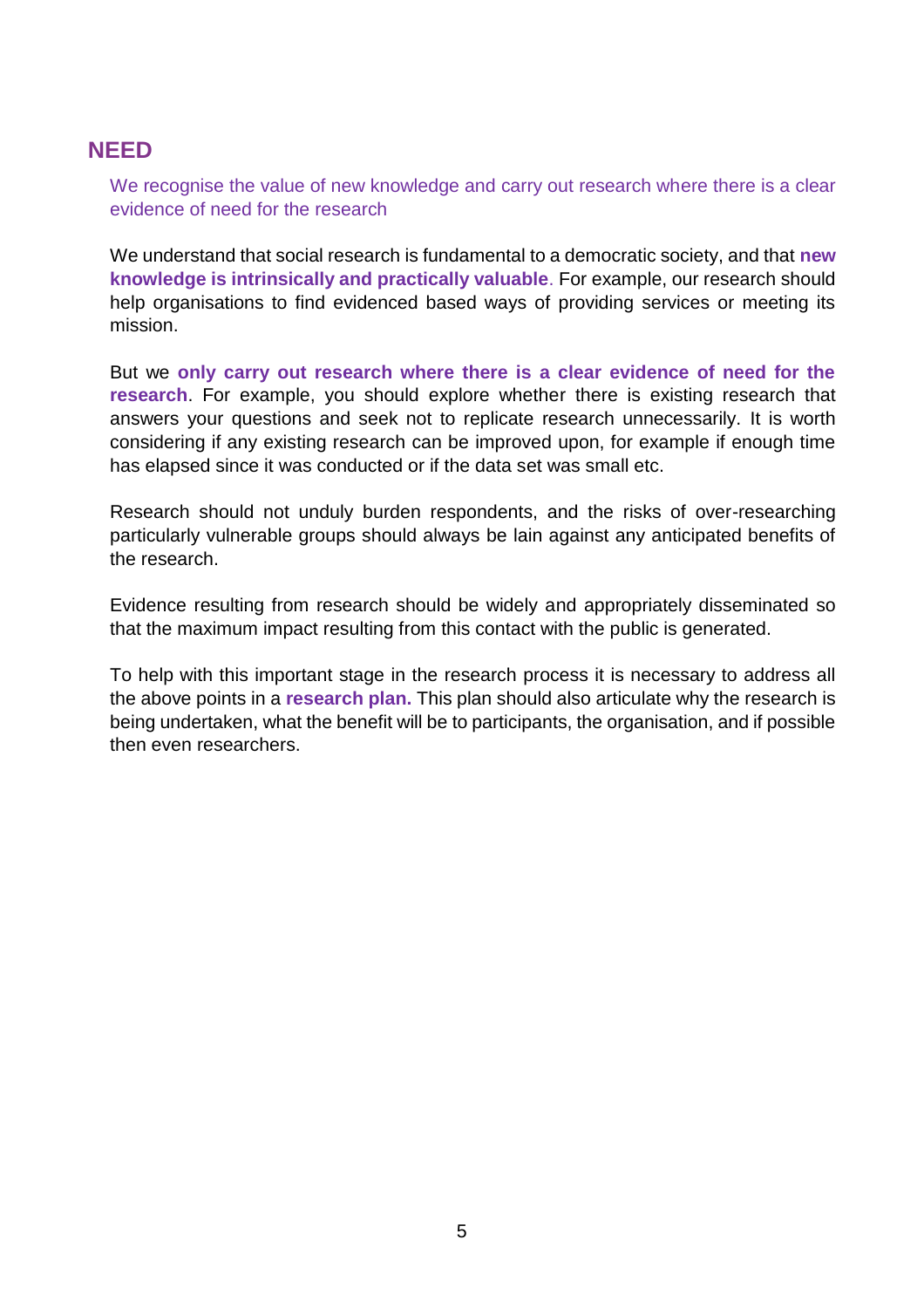## **INTEGRITY & ACCOUNTABILITY**

We ensure that the research we conduct and commission is undertaken in an honest, open, and respectful way, and that our research is accountable to participants and stakeholders

#### **Appropriate skills**

Research should be done by **skilled and knowledgeable staff** who employ the most appropriate methods for the research and evaluation purpose. Knowing which research methods to apply to address which research questions, and the strengths and weaknesses of each, is how social research can produce valid findings and deliver benefits.

Research should also **be reported fully and accurately**. This means fully describing the methods and approaches used, but also being upfront about the potential limitations, inaccuracies and uncertainties of the research.

Researchers should work to ensure that their findings are presented reasonably and they should consider how to best protect any results from distortion or misinterpretation in communication. Any findings that are discovered to be false will undermine public confidence, with long-term negative impacts. By being open and honest about the research process, our organisation can preserve and promote such confidence of the public and stakeholders.

#### **Recruiting and informing participants**

When recruiting participants it is crucial to explain what participation entails for people's time and effort. It is also **essential to remind participants before and during the study that they are not obliged to answer questions or take part in activities if they prefer not to.** This is applies to all forms of social research and should always be adhered to.

Participants are often **incentivised to take part in research**. Using incentives provides participants with a modest benefit in appreciation of their time and effort, but are used more as a 'token of thanks' rather than any attempt to pay a notional hourly rate. Incentives also may improve the accuracy of a study's findings by encouraging respondent groups that are typically under-represented to take part, for example, young people and those facing barriers as a result of inequality.

Throughout the recruiting process **there is a need to always be aware of the power relationships** that exist, for instance where a potential respondent may think that they are obliged to take part. This is a particular concern for situations where a participant is in a vulnerable situation, for example, a prison or school.

It is also good practice to sharing power by **giving participants choices and a say in the research process**. For example, there may be room to collaboratively consider on the time and location of the research interview, the terminology and language used, the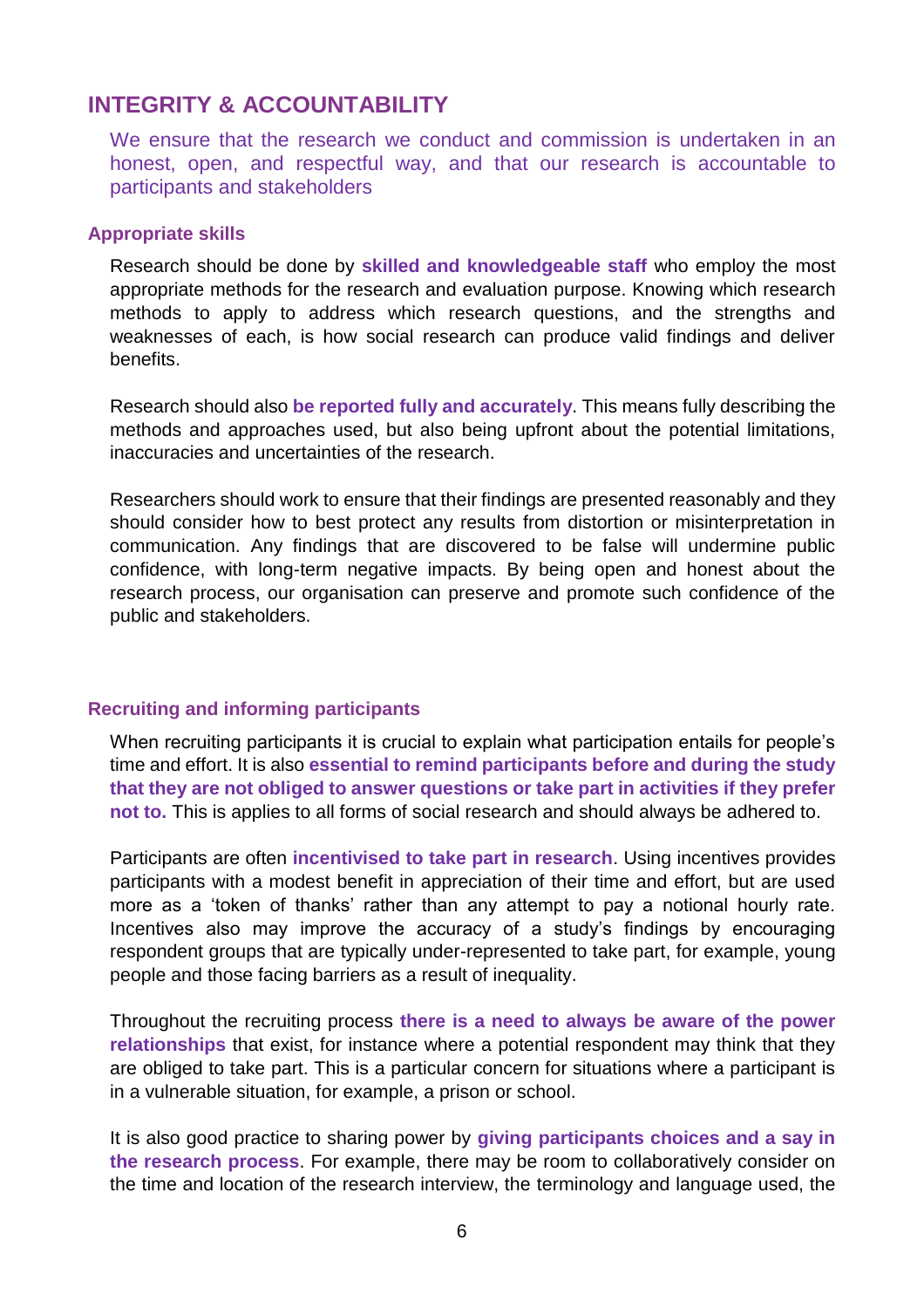appearance of the researcher and the identities of the researcher and participants (for example, gender, sexual orientation, ethnicity, socio-economic background).

See Appendix 4 and 5 for examples of information sheets provided to young people and parents/guardians when conducting focus groups and surveys.

#### **Encouraging participation**

When designing research, consideration should be given to issues likely to act as a barrier to participation, and reasonable steps taken to address these. For example, ethnic minorities, those with caring responsibilities, and those with physical or mental impairment, are all cohorts who have, for various reasons, been under-represented in past social research.

Possible measures to facilitate participants include:

- Assistance with costs incurred in research participation: e.g. help with childcare, or transport costs etc.
- Appropriate venues for research if relevant: e.g. accessible locations for focus groups
- Provision of services: e.g. transport to and from the venue for those with accessibility/mobility problems; provision of interpretation facilities/foreign language interviews; induction loops for those with hearing impairment etc.
- Methods of data collection: e.g. offering a choice between self-completion and interviewer assisted interviewing in projects where respondents have difficulty reading or comprehending written material.
- Sample design: e.g. considering the implications of excluding sparsely populated areas in highly clustered sample designs; and considering the case for oversampling under-represented or hard-to-reach groups.
- Co-production/User-involvement: e.g. consulting hard-to-reach groups and/or their representatives on research design to ensure that possible barriers to participation are identified and minimised.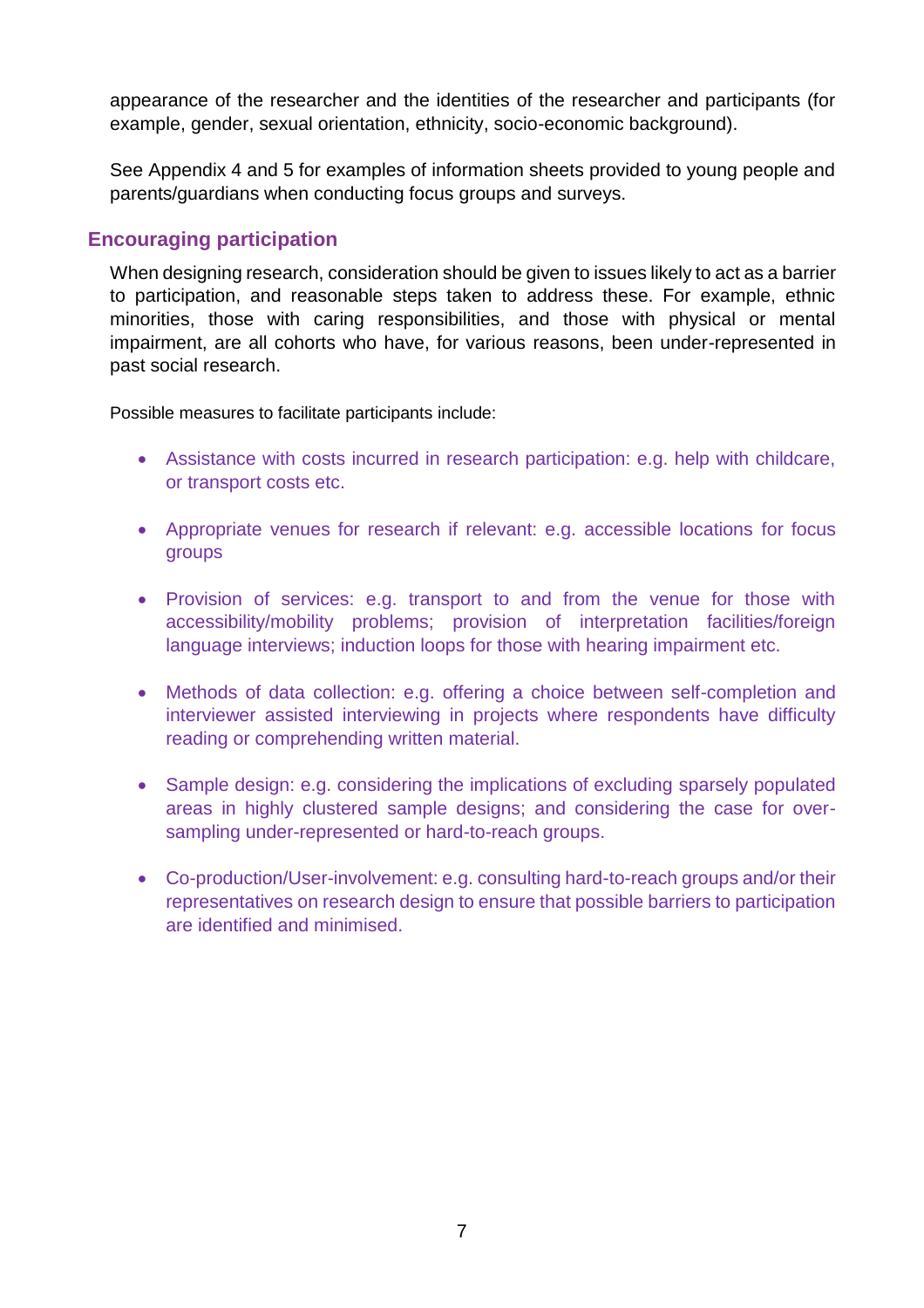# **CONSENT & CONFIDENTIALITY**

We ensure all participants fully understand and consent to the research, and any research we conduct or commission ensures the confidentiality and anonymity of participants

#### **Informed consent**

Informed consent is the cornerstone of ethical social research.

The UK Information Commissioner advises that there should always be at least some **active indication that consent has been given** in the research process. In practice this means that information can be collected, from or about people, only if they have understood the purpose of the research and what their participation entails, and have freely agreed to participate in it. <sup>2</sup>

Consent is also best viewed as a **continuous process** rather than as a discrete and irreversible decision: participants need to be aware that they can withdraw at any point, for any or no reason. The use of recording equipment requires explicit consent of the participant.

The method of getting consent from participants can vary according to context and researchers must decide what is appropriate. For example, it may not be practical to get written consent for a telephone interview, but it will have to be verbally agreed and recorded. However in a face-to-face interview or an online or postal survey you could consider the use of leaflets.

Although the principle can be straightforwardly stated, ensuring that individuals are both informed and genuinely consenting requires considerable care and attention to detail. Consent plans and processes are often a major focus of ethics review panels or committees.

#### **Consent via gatekeepers or proxy**

It can be permissible to gain consent via a gatekeeper or proxy, but only when a reasonable attempted has been made to explain to the intended participant the purpose of the research and to secure their consent directly.

A simple example is in the case of a vulnerable adult who would not be able to understand what was being asked of them. When negotiating consent via gatekeepers or proxies, reasonable care should be taken to safeguard the relationship between gatekeeper/proxy and participant and protect the participant's privacy.

 $\overline{a}$ <sup>2</sup> Further information on consent is available from the Information Commissioner's Office (ICO)

https://ico.org.uk/for-organisations/guide-to-data-protection/guide-to-the-general-data-protectionregulation-gdpr/consent/what-is-valid-consent/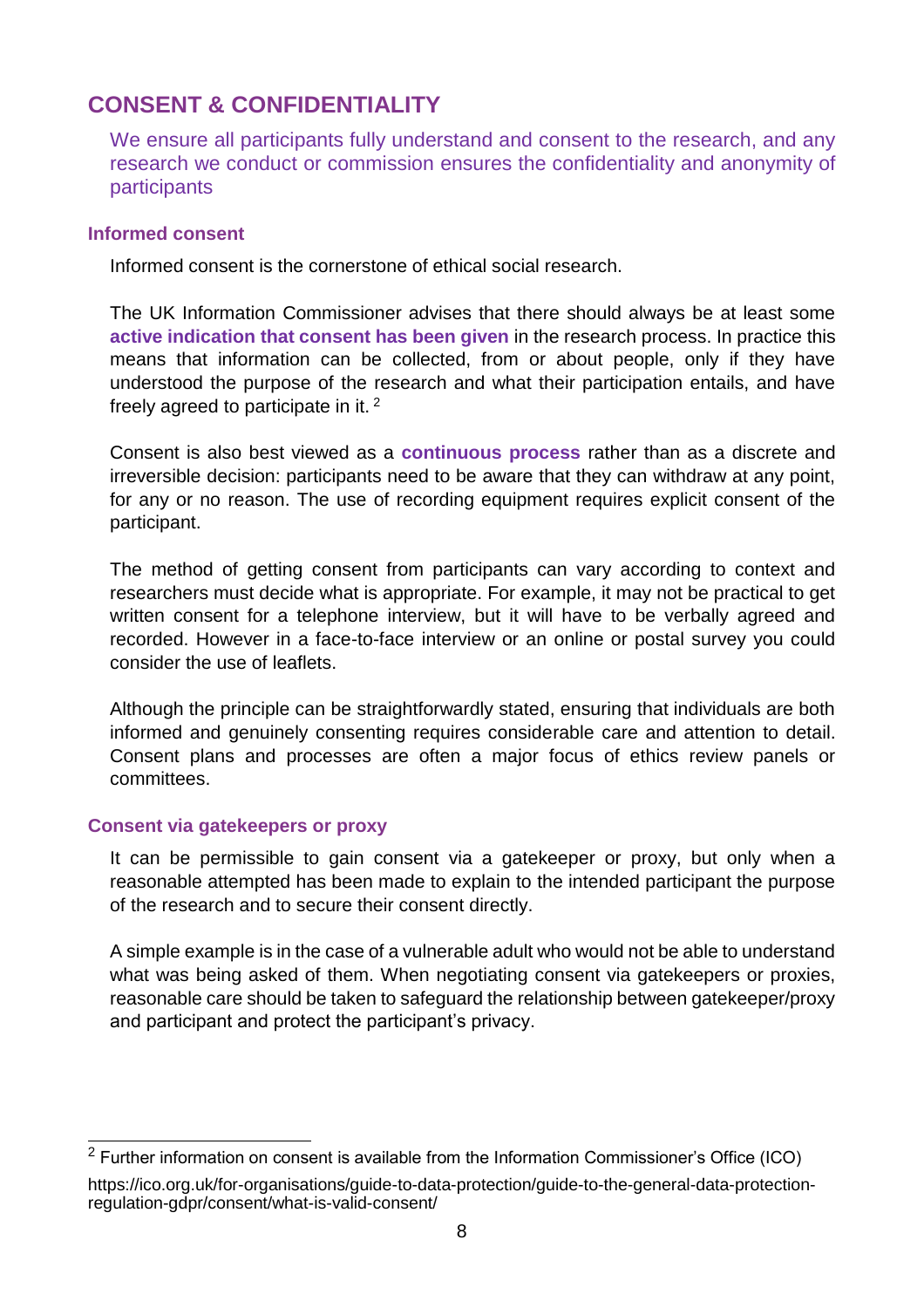#### **Children and Young People**

The UN Convention of the Rights of the Child<sup>3</sup> Article 12 (respect for the views of the child) and Article 13 (freedom of expression) clearly outlines the rights of the child to have their views and freedom of expression respected. Children and young people aged under 16 should be able to provide their own consent for taking part in research, as well consent from their parents/guardians.

There are two types of consent in this context: active and passive.

**Active consent** means ensuring for each participant that they and their parent/guardian has consented to the research, and has informed the researchers of this. The advantage of active consent is in the clarity it provides to the researcher, and the unequivocal assurance that it gives to parents/guardians. However it may also significantly depress response rates. See Annex 3 for example consent form.

**Passive consent** assumes participation unless, after being properly informed of the research, the parent/guardian chooses to withdraw the child from the research. The advantage of passive consent is that it will significantly enhance response rates, but potentially at the risk of that message requesting consent not reaching the correct parent/guardian.

Children who are 16 or over will usually be able to give their own consent but even where this is so, researchers should consider whether it is also appropriate for parents, guardians or other appropriate organisations who have a duty of care to the young person (e.g. youth work organisations or schools) to be informed when their child has been invited to participate in research.

Note under GDPR regulations, any personal data collected that allows an individual to be identified should be collected using active consent/opt-in measures

#### **Confidentiality and Anonymity**

Researchers have a responsibility to ensure the confidentiality and anonymity of participants, at all stages of the research process, and – as far as possible – to address and resolve any concerns before the research gets under way.

The principle of **confidentiality** is concerned with limiting access to personal data – defined in the Data Protection Act 2018 as data that identifies a living person or that could identify them in combination with other data. In the context of research, it means that researchers do not share information gained from research participants that may disclose their identities to any unauthorised parties.

When gathering and processing data for research and evaluation purposes it is an ethical issue as well legal requirement as outlined by General Data Protection Regulations.

 $\overline{a}$ 3 <https://www.unicef.org.uk/what-we-do/un-convention-child-rights/>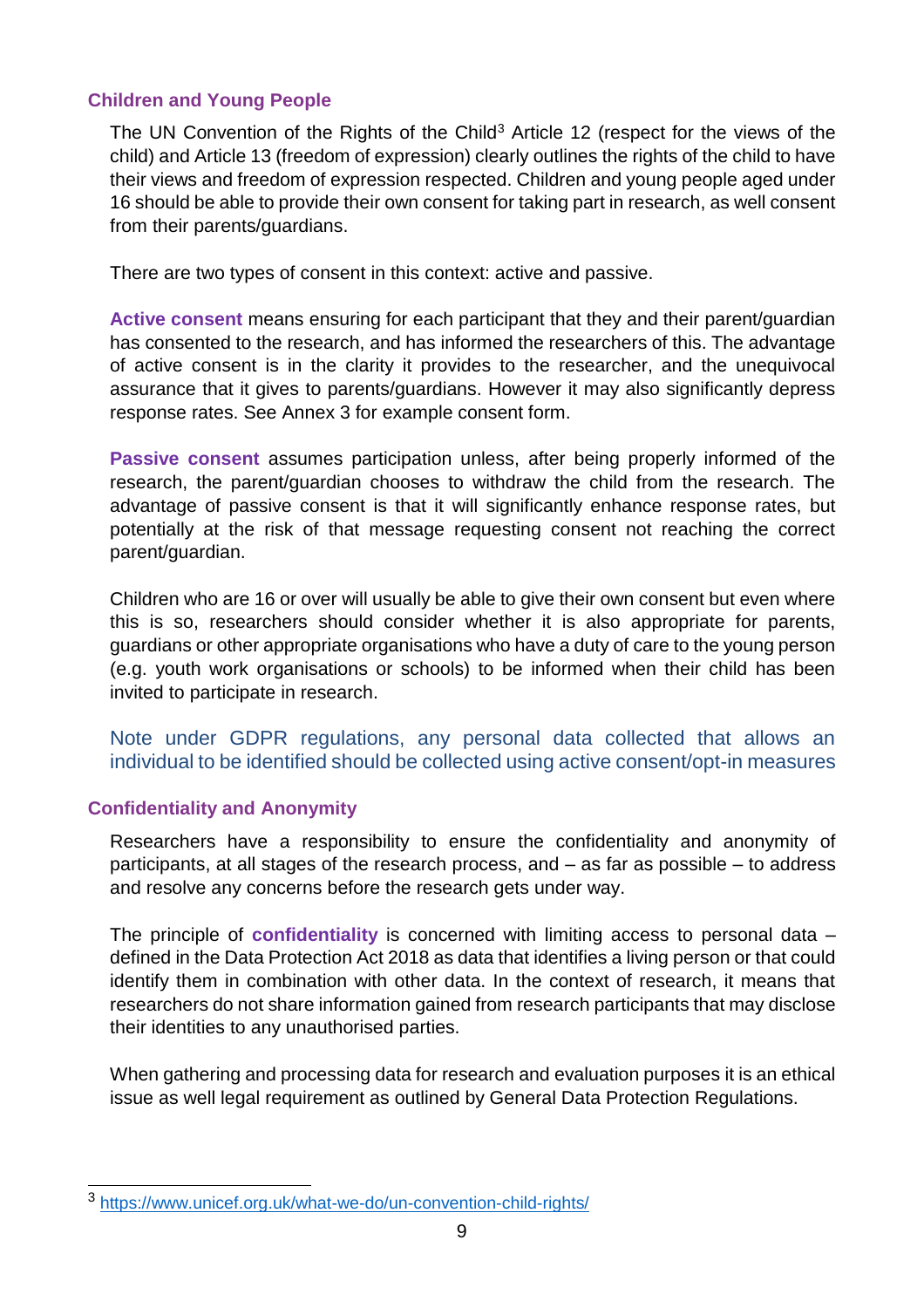In order to adhere to these guidelines researchers should check the following:

- that data is kept confidential when in transit from research site to office, or to subcontractors such as transcribers (by using sealed envelopes, encrypted memory sticks, secure platforms etc.)
- that all datasets (qualitative and quantitative) to ensure they are non-disclosive.
- Ensure all personal data is password protected or encrypted. This includes folders where personal data is stored, accounts used to access this data (eg Office365) and devices (laptops, phones etc).
- Restrict access to data to those directly involved in the research
- Ensure all co-researchers understand [basic GDPR security principles](https://ico.org.uk/for-organisations/guide-to-data-protection/guide-to-the-general-data-protection-regulation-gdpr/security/#2) and follow best practice

We also understand that according to the principles of the 2018 Data Protection Act the processing of data must be fair, lawful and transparent. We understand that personal data must be:

- Collected for specified purposes and not further processed in a manner incompatible with those purposes. This does not apply if the further processing is statistical.
- Be adequate, relevant and not excessive.
- Be accurate and (if necessary) kept up to date.
- Be kept in a form that permits identification of individuals for no longer than is necessary for the purposes of the processing. Researchers have an exemption that states personal data may be stored for longer periods when used for statistical purposes only.
- Be kept secure.

It is important to review any data you hold periodically and ensure that it is still necessary to keep it<sup>4</sup>. As there is no set time period for how longer data should be stored, the following is a general indication of the process we will follow.

We will keep:

- Signed consent forms for at least 3 years following the end of the research/project
- Personal data Personal data in which you can identify the individual may be kept for no longer than is necessary for the purposes the data was collected. Any personal data where an individual cannot be identified may be kept for 5 years.

Closely related to confidentiality, but distinct, is the principle of **anonymity**. This means concealing the identities of participants when their data is shared beyond the immediate

 $\overline{a}$ 4 [Principle \(e\): Storage limitation | ICO](https://ico.org.uk/for-organisations/guide-to-data-protection/guide-to-the-general-data-protection-regulation-gdpr/principles/storage-limitation/)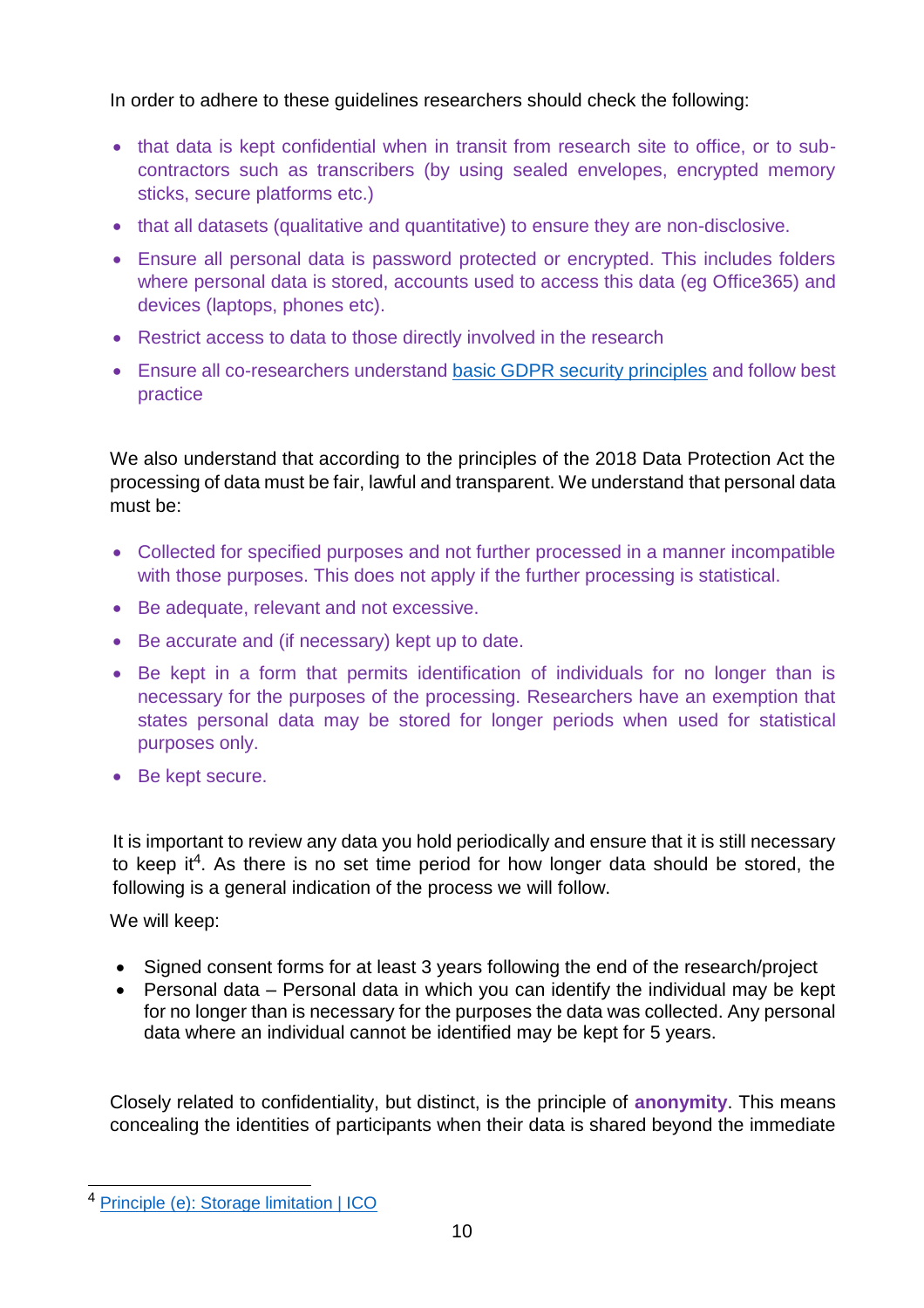research team, by removing the name (and/or other identifying information) from a research participant's data.

There are a few specific circumstances when confidentiality and anonymity may be limited and conditional, and when researchers have a duty of care to report possible harm/danger to participant or to others to the relevant authorities, for example, if a respondent reveals that they intend to harm themselves or others.

## **SAFETY**

We ensure the safety and wellbeing of both participants and researchers, and we understand that research should aim to maximise benefit and minimise harm

You should ensure the physical, social or psychological wellbeing of the **participant and researcher** is not adversely affected by the research process.

Not all risks can be anticipated, but it is possible to minimise them by careful planning, and by responding promptly in the event of harm arising.

Key to this is doing a **risk assessment** at the design stage (see Appendix 1). The outcome of which should then be laid out in the research proposal/brief and the mitigating steps embedded in the research process. A thorough risk assessment will also raise the **legal responsibilities and standards** required to follow i.e. enhance disclosure when working with children, young people or vulnerable adults.

#### **Physical harm:**

While physical harm to **participants** in social research is rare, it is possible. An example is the environment in which the research takes place: does the research site pose any safety risk to participants? Can the participant travel to and from it safely? (SRA)

For the **researcher**, visiting unfamiliar environments may create possible risk to personal safety. Examples include interviewing in high-crime areas, people's homes, or in low, medium and high-risk surroundings such as residential facilities for people with forensic histories, or in correctional facilities. In these circumstances it would be worth considering

- Taking a colleague
- Letting someone know where and when you are going and coming back
- Reporting to a local police station that you are interviewing in the area.

#### **Emotional harm:**

For **participants,** talking about and reflecting upon sensitive topics may cause emotional distress, embarrassment and/or anxiety. Avoid making the emotional stress a focus of the research unless absolutely necessary.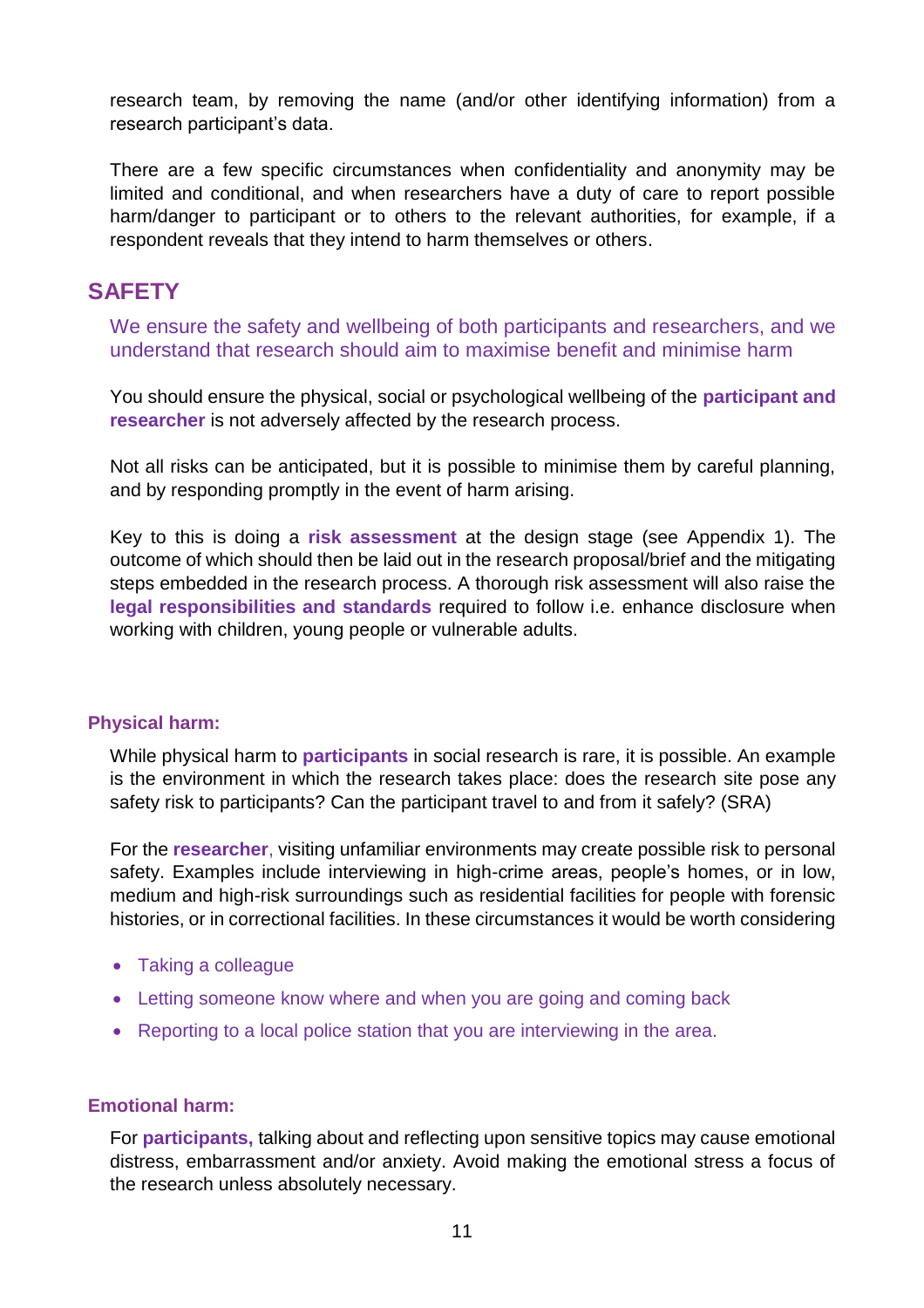However, where emotional stress is likely to occur, or arises unexpectedly during the research, there are certain steps that should be taken to minimise any emotional distress of participants:

- Pay attention to verbal and non-verbal indicators of distress. If they do display signs of distress offer to pause, terminate or rearrange the interaction, and remind them their participation is voluntary.
- Taking time to actively listen to participants. Demonstrate that their story has worth, and ensure that interaction with a participant does not finish until there is some resolution of the emotional distress.
- Consider offering additional information and support. At the end of the research process, researchers could provide participants information about organisations offering advice and support, and how to get a copy of the research report.
- Be clear about the research aims. Do not overstate individual benefits in a way that misleads participants about the potential benefits and outcomes

For **researchers**, interviewing vulnerable groups on sensitive topics it can be difficult to balance empathy and the urge to help against professional neutrality. To minimise this:

- Be self-reflective
- Be aware of your own emotional responses
- Have systems (either formal or informal) for debriefing
- Seek support if necessary. For example, speak to a line manager, supervisor or counsellor after an interview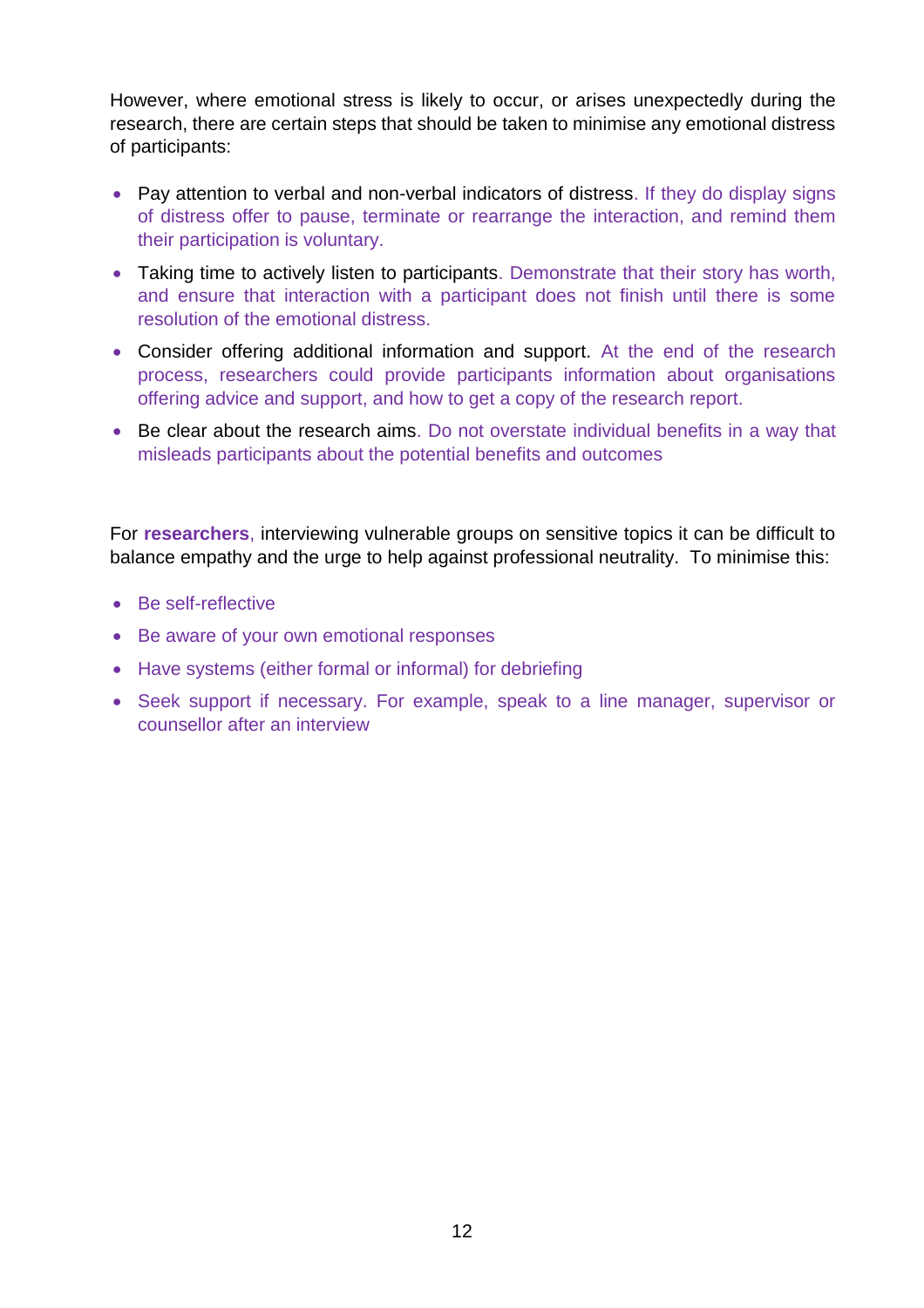# **References**

[A Code of Practice for the Safety of Social Researchers \(the-sra.org.uk\)](https://www.the-sra.org.uk/common/Uploaded%20files/SRA-safety-code-of-practice.pdf)

[Social Research Association. \(2021\) Research Ethics Guidance](https://the-sra.org.uk/common/Uploaded%20files/Resources/SRA%20Research%20Ethics%20guidance%202021.pdf)

[Annex\\_to\\_GSR\\_Ethics\\_Guidance\\_-\\_Social\\_Media\\_Research.pdf](https://assets.publishing.service.gov.uk/government/uploads/system/uploads/attachment_data/file/524754/Annex_to_GSR_Ethics_Guidance_-_Social_Media_Research.pdf)  [\(publishing.service.gov.uk\)](https://assets.publishing.service.gov.uk/government/uploads/system/uploads/attachment_data/file/524754/Annex_to_GSR_Ethics_Guidance_-_Social_Media_Research.pdf)

[Principle \(e\): Storage limitation | ICO](https://ico.org.uk/for-organisations/guide-to-data-protection/guide-to-the-general-data-protection-regulation-gdpr/principles/storage-limitation/)

[The Aqua Book: guidance on producing quality analysis for government -](https://www.gov.uk/government/publications/the-aqua-book-guidance-on-producing-quality-analysis-for-government) GOV.UK [\(www.gov.uk\)](https://www.gov.uk/government/publications/the-aqua-book-guidance-on-producing-quality-analysis-for-government)

The Magenta Book - [GOV.UK \(www.gov.uk\)](https://www.gov.uk/government/publications/the-magenta-book)

[Third Sector Research Forum. \(2021\) Guide to Applying Ethical Research](https://evaluationsupportscotland.org.uk/wp-content/uploads/2021/02/DRAFT-TSRF-guide-to-applying-ethical-research-principles-for-conference-pack.pdf)  **[Principles](https://evaluationsupportscotland.org.uk/wp-content/uploads/2021/02/DRAFT-TSRF-guide-to-applying-ethical-research-principles-for-conference-pack.pdf)** 

[UN Convention of the Rights of the Child](https://www.unicef.org.uk/what-we-do/un-convention-child-rights/)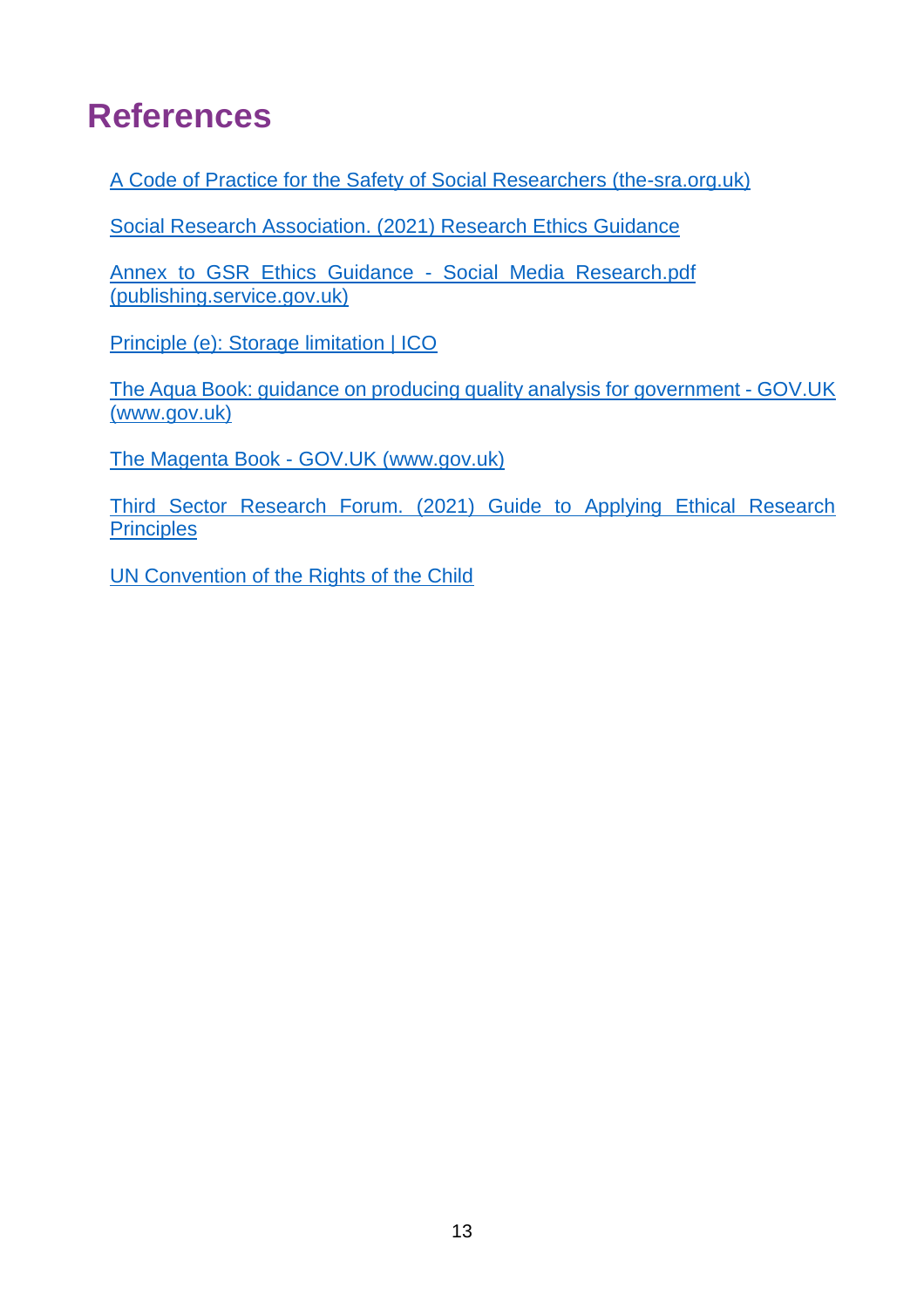# **Annex 1: Risk template example**

Is the risk eliminated, reduced or accepted?

| <b>Risk</b>                                                                                                                                                        | <b>Ref</b>       | <b>Solution or mitigation</b>                                                                                                                                                                                                                | <b>Result</b>           |
|--------------------------------------------------------------------------------------------------------------------------------------------------------------------|------------------|----------------------------------------------------------------------------------------------------------------------------------------------------------------------------------------------------------------------------------------------|-------------------------|
| Example 1<br>Some processing of data will be<br>contracted out to a supplier $-$ they have<br>data storage centres outside of the<br>European Economic Area (EEA). | ABC1             | Example 1<br>Data Controller/Data<br>Processor<br>Put<br>a a<br>agreement* in place to make sure our duties<br>under the Data Protection Act are clear to the<br>supplier and they process data on our behalf in<br>compliance with the Act. | Eliminate/reduce/accept |
| Example 2<br>Competed reports, containing personal<br>data, will be shared with another<br>government agency.                                                      | ABC <sub>2</sub> | Example 2<br>All data to be transferred securely via SFTP in<br>accordance with IT Security procedures.<br>Complete data sharing agreement.                                                                                                  |                         |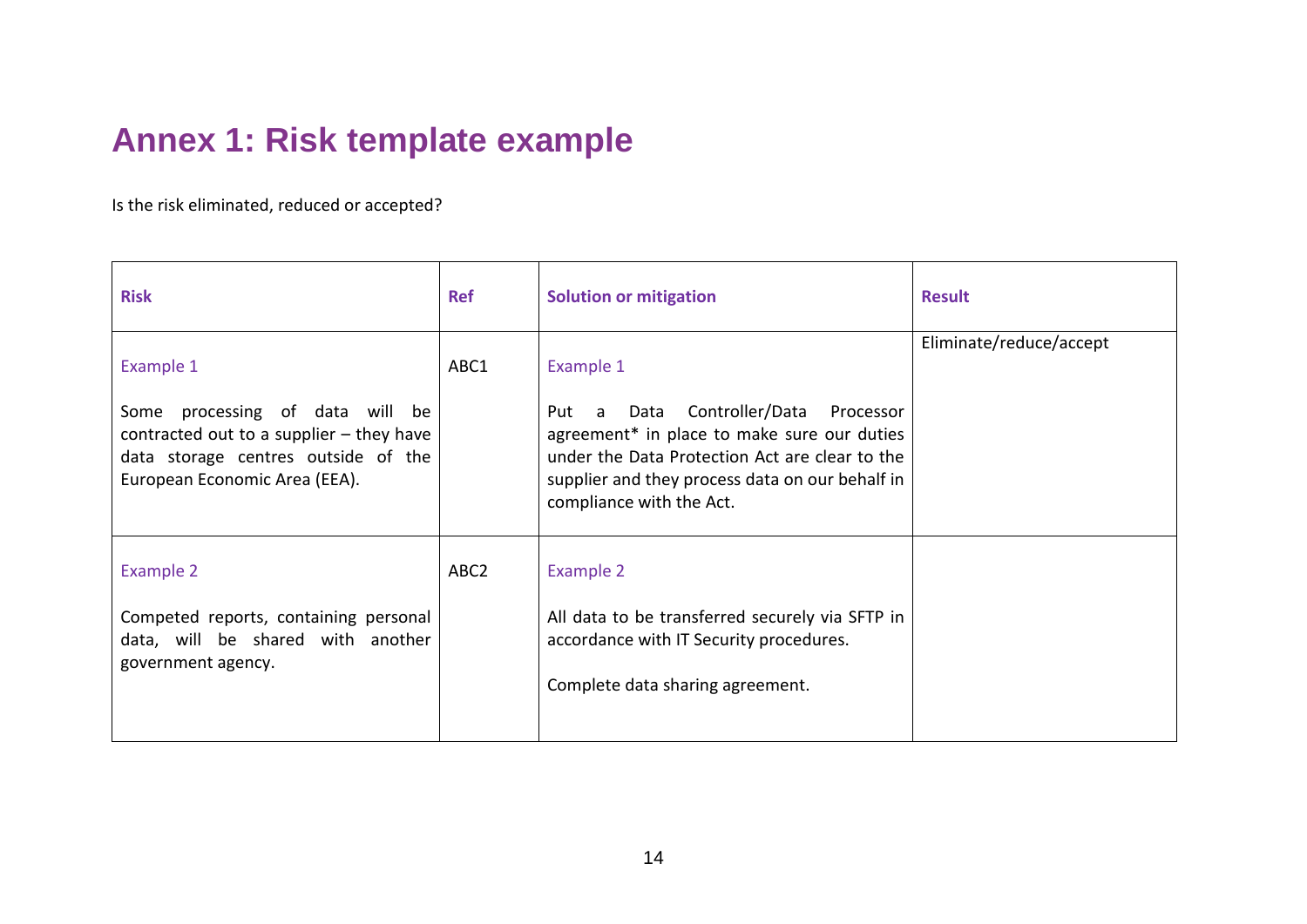# **Annex 2: Data processing template example**

Explain how the risks and solutions or mitigation actions will be incorporated into the project/business plan, and how they will be monitored. There must be a named official responsible for addressing and monitoring each risk.

| <b>Risk</b>                                       | <b>Ref</b>       | How risk will be incorporated into planning                                                                                                                            | Owner                  |
|---------------------------------------------------|------------------|------------------------------------------------------------------------------------------------------------------------------------------------------------------------|------------------------|
| Example 1<br>Data processing contracted out.      | ABC1             | Example 1<br>Action in project plan for steering group to<br>facilitate signing of contract by suppliers.                                                              | Project Sponsor        |
| Example 2<br>Data sharing with government agency. | ABC <sub>2</sub> | Example 2<br>Project procedures updated to mandate<br>consultation with IT Security team for all<br>proposed data transfers.<br><b>Complete Data Sharing Agreement</b> | <b>Project Manager</b> |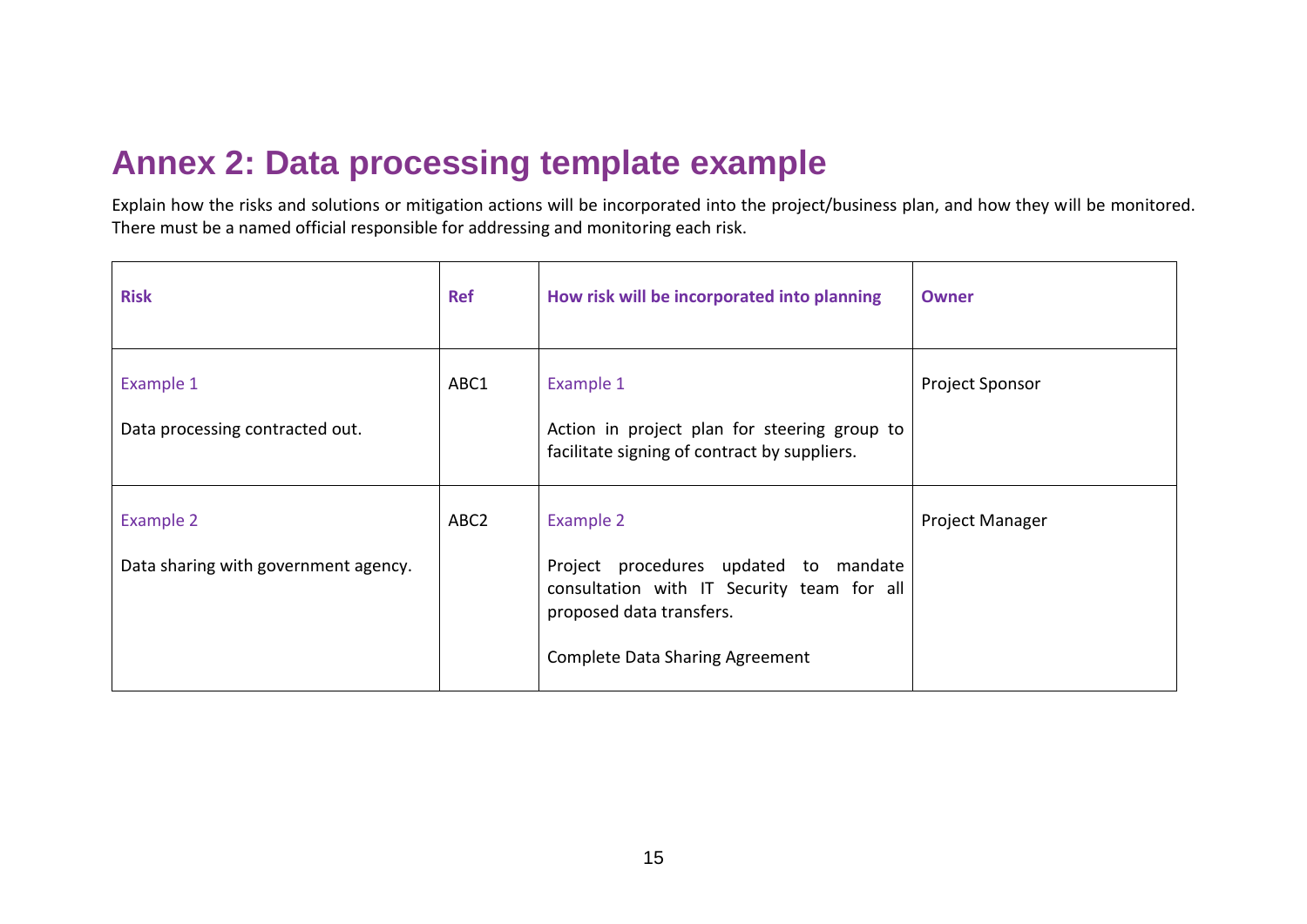# **Annex 3: Example young person consent form (taken from Boys and Young Men Project)**

#### **Your permission for taking part in a focus group for the Boys and Young Men Project**

#### **What is this research about?**

No Knives, Better Lives are looking to complete research on what it is to be a boy or young man in Scotland today. The ultimate aim of the research is help create a toolkit and series of training sessions to support youth workers and others working with young people to challenge stereotypes and assumptions about what it is like to a boy or young man in Scotland today.

We are asking young people to share their views of what it is like to be a boy or young man in Scotland in a focus group. The focus group will take place either online (using Zoom) or in person. This focus group will be arranged through the youth or support workers at a time that is convenient for the young people taking part.

#### **What is this form about?**

The focus groups will be recorded so we can make sure what each young person says is accurately recorded. We may use the young people's quotes but we will ensure that each young person remains anonymous and cannot be identified in any way. The focus group may be stopped at any point and the young person is free to ask questions. A trained youth worker will be on hand if the young person would like to speak to them at any point.

All data and transcripts will be treated in strict confidence in accordance with the Data Protection Act. The information collected will be used for research purposes only and will only be viewed by the research team.

#### **What if I change my mind?**

Every young person has the right withdraw at any stage of the research. If you would like to withdraw. Here's how you can get in touch:

Email Amy Calder on [acalder@youthlinkscotland.org](mailto:acalder@youthlinkscotland.org)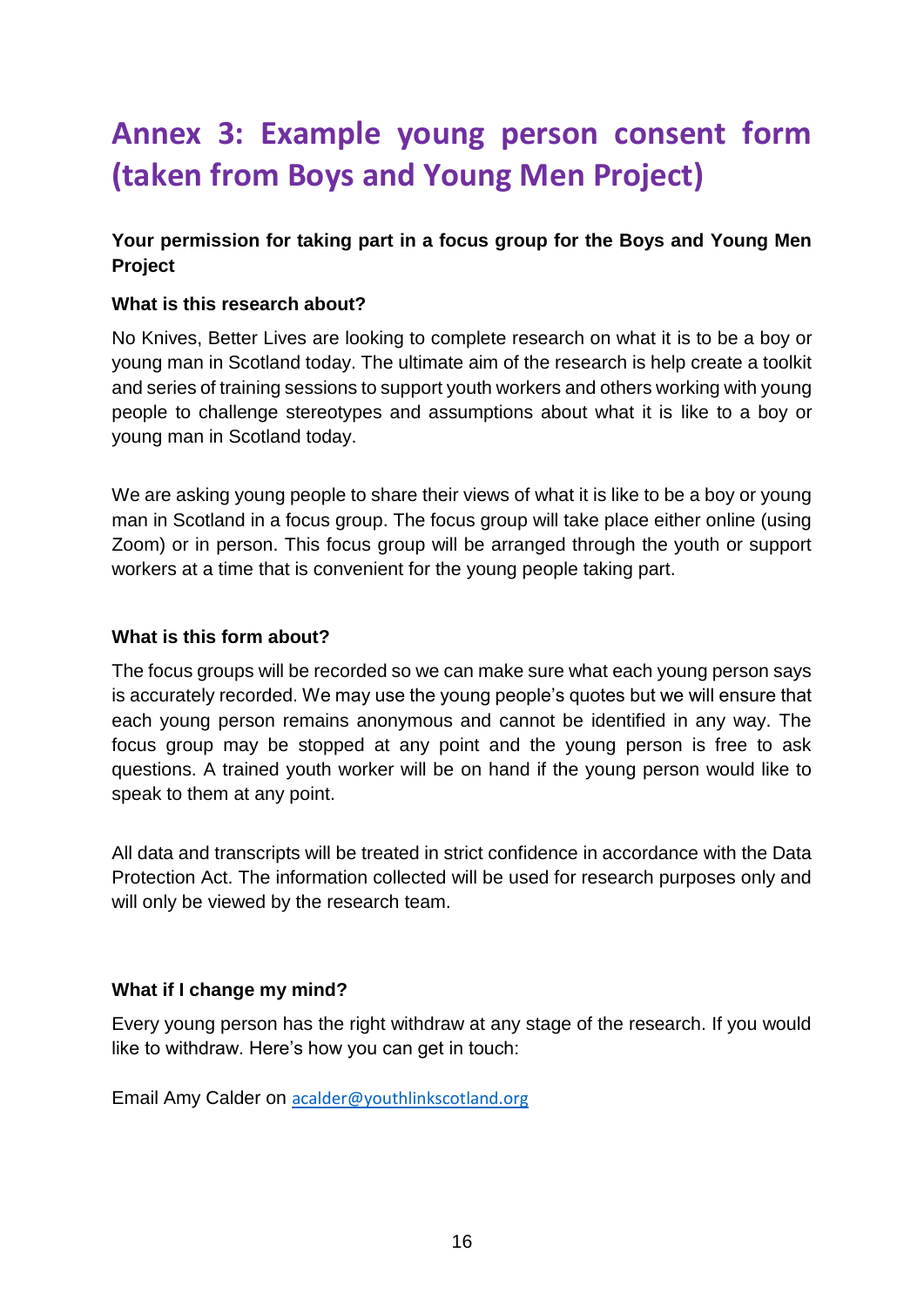It's OK not to take part in the focus group. If you don't agree with what we've explained above, stop here and tell our team or your youth worker that you don't want to take part.

If you're not sure what any of this means, come and talk to us. We're happy to chat about it.

#### **Your permission for voice recording as part of a focus group for the Boys and Young Men Project**

*Please check the box below and return this form to us to opt-in to the Boys and Young Men Project*

☐ I give permission for YouthLink Scotland to take audio recordings during a focus group. I understand this will be used for the activities that have been explained above.

\_\_\_\_\_\_\_\_\_\_\_\_\_\_\_\_\_\_\_\_\_\_\_\_\_\_\_\_\_\_\_\_\_\_\_\_\_\_\_\_\_\_\_\_\_\_\_\_\_\_\_\_\_\_\_\_\_\_\_\_\_\_\_\_\_\_\_

\_\_\_\_\_\_\_\_\_\_\_\_\_\_\_\_\_\_\_\_\_\_\_\_\_\_\_\_\_\_\_\_\_\_\_\_\_\_\_\_\_\_\_\_\_\_\_\_\_\_\_\_\_\_\_\_\_\_\_\_\_\_\_\_\_\_\_

\_\_\_\_\_\_\_\_\_\_\_\_\_\_\_\_\_\_\_\_\_\_\_\_\_\_\_\_\_\_\_\_\_\_\_\_\_\_\_\_\_\_\_\_\_\_\_\_\_\_\_\_\_\_\_\_\_\_\_\_\_\_\_\_\_\_\_

\_\_\_\_\_\_\_\_\_\_\_\_\_\_\_\_\_\_\_\_\_\_\_\_\_\_\_\_\_\_\_\_\_\_\_\_\_\_\_\_\_\_\_\_\_\_\_\_\_\_\_\_\_\_\_\_\_\_\_\_\_\_\_\_\_

\_\_\_\_\_\_\_\_\_\_\_\_\_\_\_\_\_\_\_\_\_\_\_\_\_\_\_\_\_\_\_\_\_\_\_\_\_\_\_\_\_\_\_\_\_\_\_\_\_\_\_\_\_\_\_\_\_\_\_\_\_\_\_\_\_\_\_

\_\_\_\_\_\_\_\_\_\_\_\_\_\_\_\_\_\_\_\_\_\_\_\_\_\_\_\_\_\_\_\_\_\_\_\_\_\_\_\_\_\_\_\_\_\_\_\_\_\_\_\_\_\_\_\_\_\_\_\_\_\_\_\_\_\_\_

\_\_\_\_\_\_\_\_\_\_\_\_\_\_\_\_\_\_\_\_\_\_\_\_\_\_\_\_\_\_\_\_\_\_\_\_\_\_\_\_\_\_\_\_\_\_\_\_\_\_\_\_\_\_\_\_\_\_

\_\_\_\_\_\_\_\_\_\_\_\_\_\_\_\_\_\_\_\_\_\_\_\_\_\_\_\_\_\_\_\_\_\_\_\_\_\_\_\_\_\_\_\_\_\_\_\_\_\_\_\_\_\_\_\_\_\_\_\_\_\_

\_\_\_\_\_\_\_\_\_\_\_\_\_\_\_\_\_\_\_\_\_\_\_\_\_\_\_\_\_\_\_\_\_\_\_\_\_\_\_\_\_\_\_\_\_\_\_\_\_\_\_\_\_\_

NB: If you are under 16, a responsible adult has to sign this form with you.

My name:

Sign here:

 $\overline{\phantom{a}}$ 

 $\overline{\phantom{a}}$ 

My age (or over 16):

My email address (or address):

My parent/carer:

\_\_\_\_\_\_\_\_\_\_\_\_\_

Email address (or address):

#### Sign here:

 $\overline{\phantom{a}}$ 

\_\_\_\_\_\_\_\_\_\_\_\_\_

Please note, we will only use your contact details to contact you in regards to the focus group you take part in. You will not be added to any marketing communications.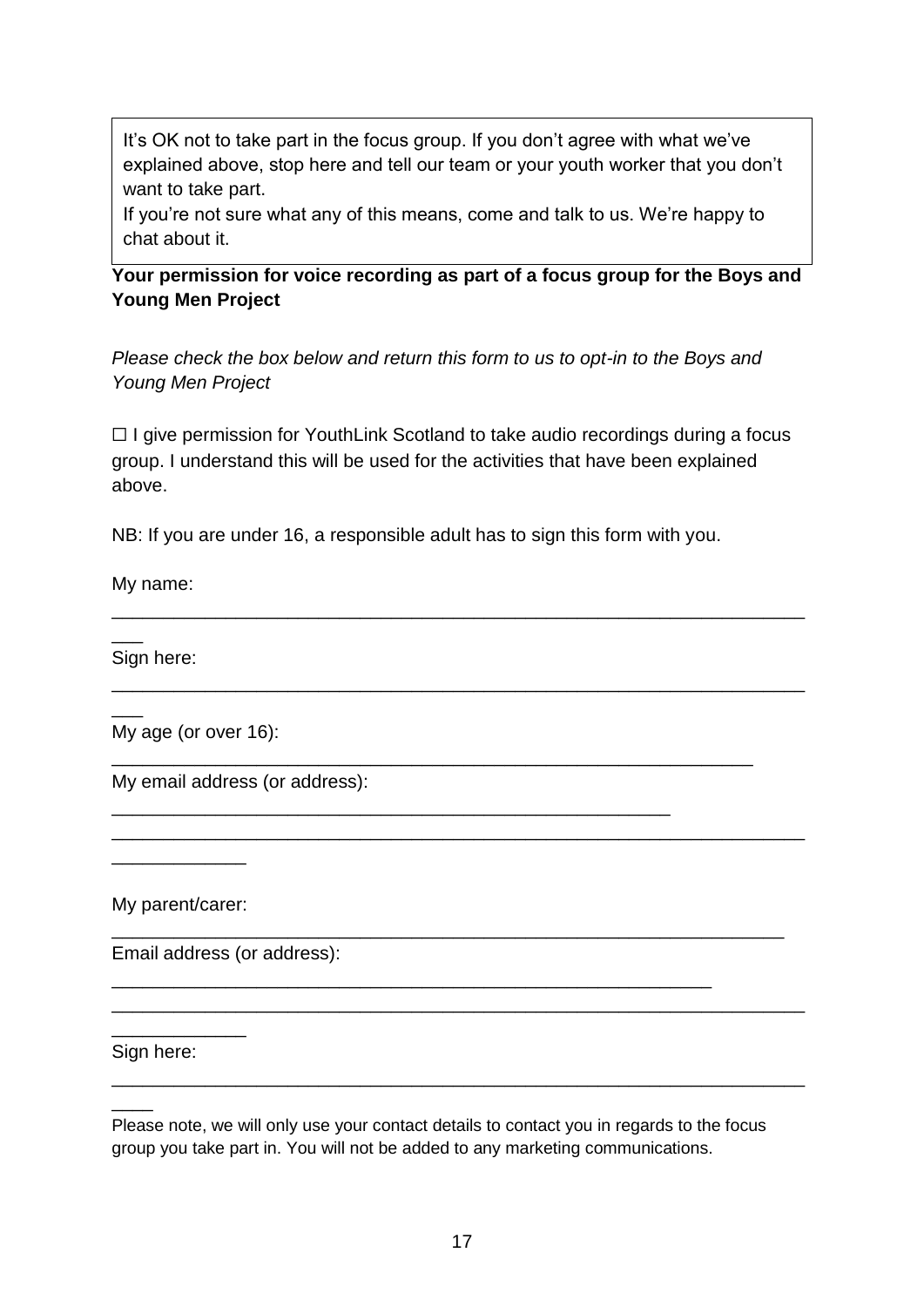# **Annex 4: Example focus group information sheet for young people (taken from Boys and Young Men Project)**

No knives, better lives.

www.noknivesbetterlives.com

# **Boys and Young Men Project Information for participants**



# **What is this research about?**

No Knives, Better Lives are looking to complete research on what it is to be a boy or young man in Scotland today. The ultimate aim of the research is help create a toolkit and series of training sessions to support youth workers and others working with young people to challenge stereotypes and assumptions about what it is like to a boy or young man in Scotland today.

# **Why have I been asked to take part?**

We are asking young people and practitioners who work with young people to share their views about what it is like to be a boy or young man in Scotland. We hope to speak to a broad range of people to learn as much as possible.

# **What is involved?**

If you are able to help us with this research, the researcher from YouthLink Scotland, Amy Calder, will arrange a time to conduct a focus group with you, through your youth or support worker. **The focus group will last for no more than one hour**, **at a time that is convenient for you.** It will take place either in person (COVID-19 restrictions permitting) or online. There are no right or wrong answers; we are interested in your views and experiences. The focus groups will be recorded so we can make sure what you say is accurately recorded, but you will not be identified in any reports. **You'll be able to stop the focus group at any stage, take a break or pass on any question you would prefer not to answer.**

# **Who is carrying out this research?**

The research is being carried out by YouthLink Scotland (National Agency for Youth Work in Scotland) on behalf of No Knives, Better Lives.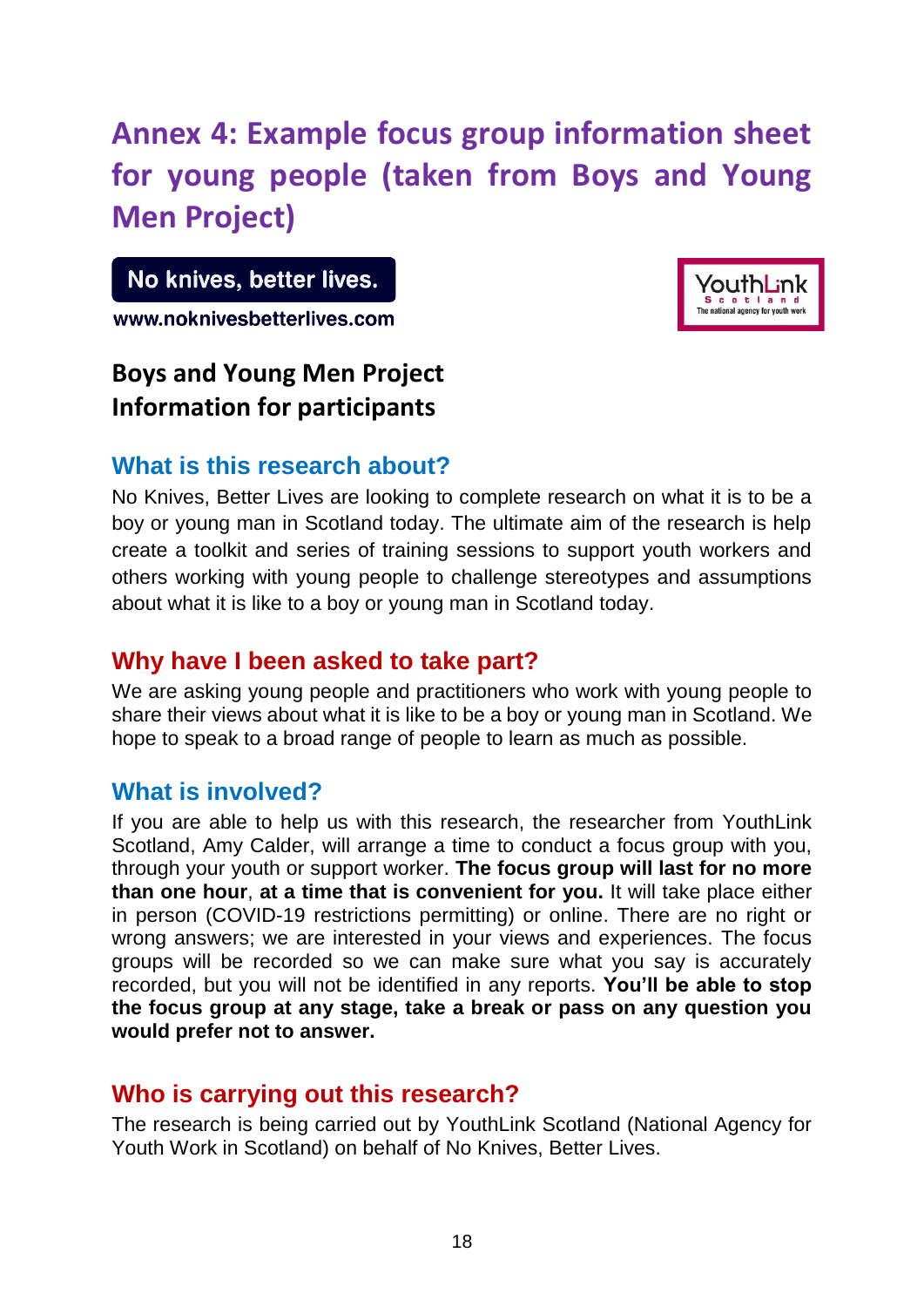No Knives, Better Lives is funded by the Scottish Government and is a knife carrying prevention programme committed to exploring and responding to the causes of knife carrying and violence in Scotland.

# **Do I have to take part?**

**No – participation in this research is voluntary and you are free to withdraw from the project at any time.** We hope that a broad range of participants take part in this research as this means we can better understand what it is to be a boy or young man in Scotland. We hope that you will take this opportunity to contribute to this research, and to share your views and experiences.

# **How will the data be used?**

**All data and transcripts will be treated in strict confidence in accordance with the Data Protection Act.** The information collected will be used for research purposes only and will only be viewed by the research team.

We will use the data to write a report for No Knives, Better Lives. No one looking at the findings will be able to identify those who took part in the study.

Only the research team know who is taking part, and this information will not be shared with anyone else.

# **Will I receive anything for taking part?**

Yes, each young person will receive a £10 voucher for taking part.

If the focus group is taking place online please let your youth worker know if you need any data for your phone or computer to allow you to take part. If the focus group takes place in person, please let your youth worker know if you need any travel costs to be covered.

# **Where do I get support for any of the issues raised?**

If you need any support for any of the issues raised in the focus group please see <https://noknivesbetterlives.com/> where you can find details about how to access support and report crimes anonymously.

Your youth worker will also be close by when we are running the focus group in case you need any support at any point.

# **Any questions?**

If you have any questions about the research, please contact Dr Amy Calder at [acalder@youthlinkscotland.org](mailto:acalder@youthlinkscotland.org)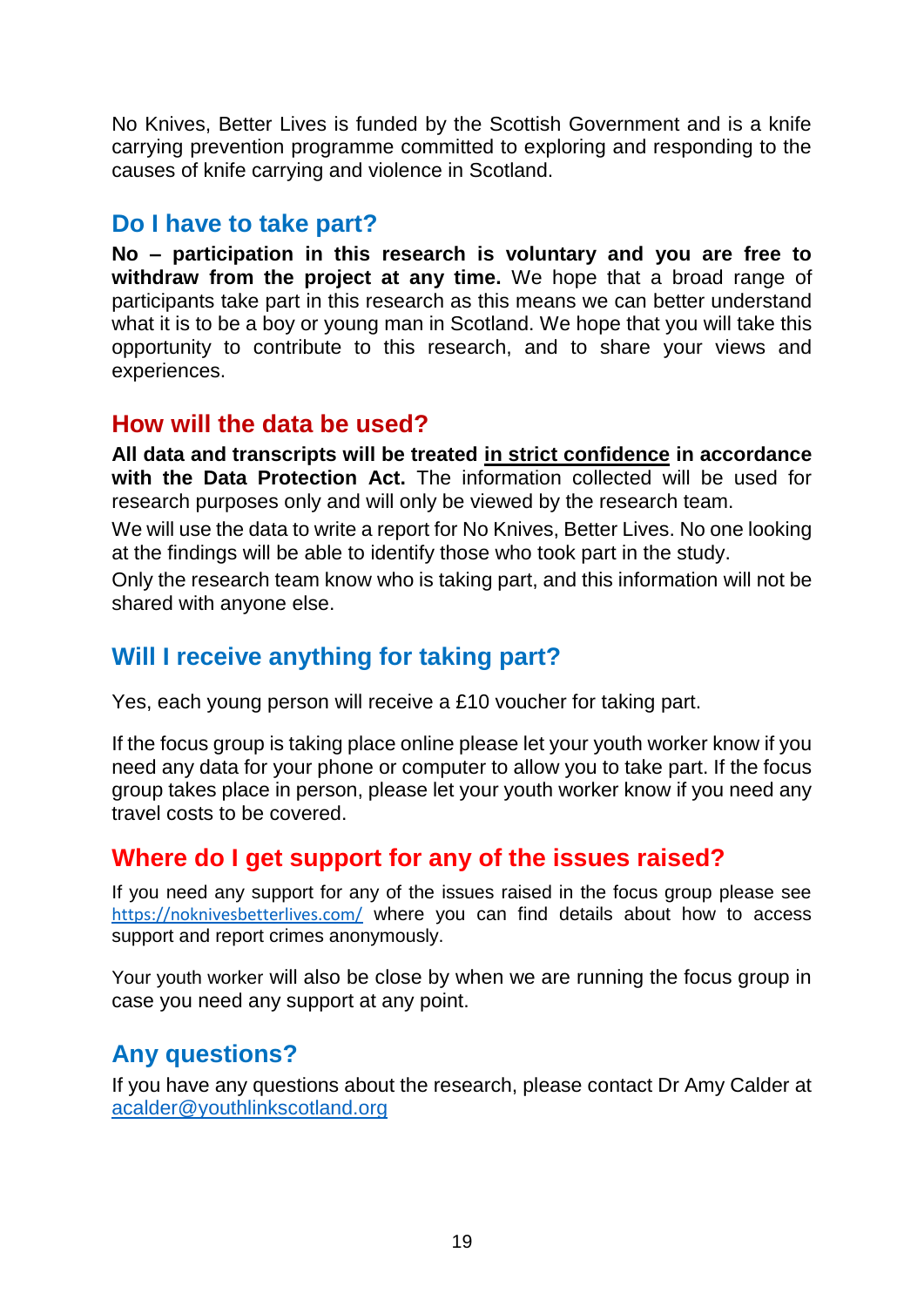**Annex 5: Example information sheet for young people, parents and guardians for completing a survey (taken from Boys and Young Men Project)**

No knives, better lives.

www.noknivesbetterlives.com

# /outhLink

# **Boys and Young Men Project Survey Information**

# **What is this research about?**

No Knives, Better Lives are looking to complete research on what it is to be a boy or young man in Scotland today. The ultimate aim of the research is help create a toolkit and series of training sessions to support youth workers and others working with young people to challenge stereotypes and assumptions about what it is like to a boy or young man in Scotland today.

# **Why have I/my child been asked to take part?**

We want to understand what it is like to be a boy of young man in Scotland. As part of answering this question, we are asking all young people across Scotland to share views on gender identities and stereotypes, risk taking behaviour, attitudes to violence and community relationships and connections. We hope to hear from a broad range of young people to learn as much as possible.

# **What is involved?**

We are asking young people aged 11 plus, to complete a survey which can be found here xxx The survey should take no longer than xx minutes to complete. All of the questions are closed, which means the young person will not need to write any text, they will just be asked to tick boxes that apply to them. The young person does not need to answer all of the questions, just the questions they are comfortable to answer.

The young people can either complete the survey with support from parents/guardians or during a youth group session, with support from their youth worker. Your youth worker will let you know when this session will take place.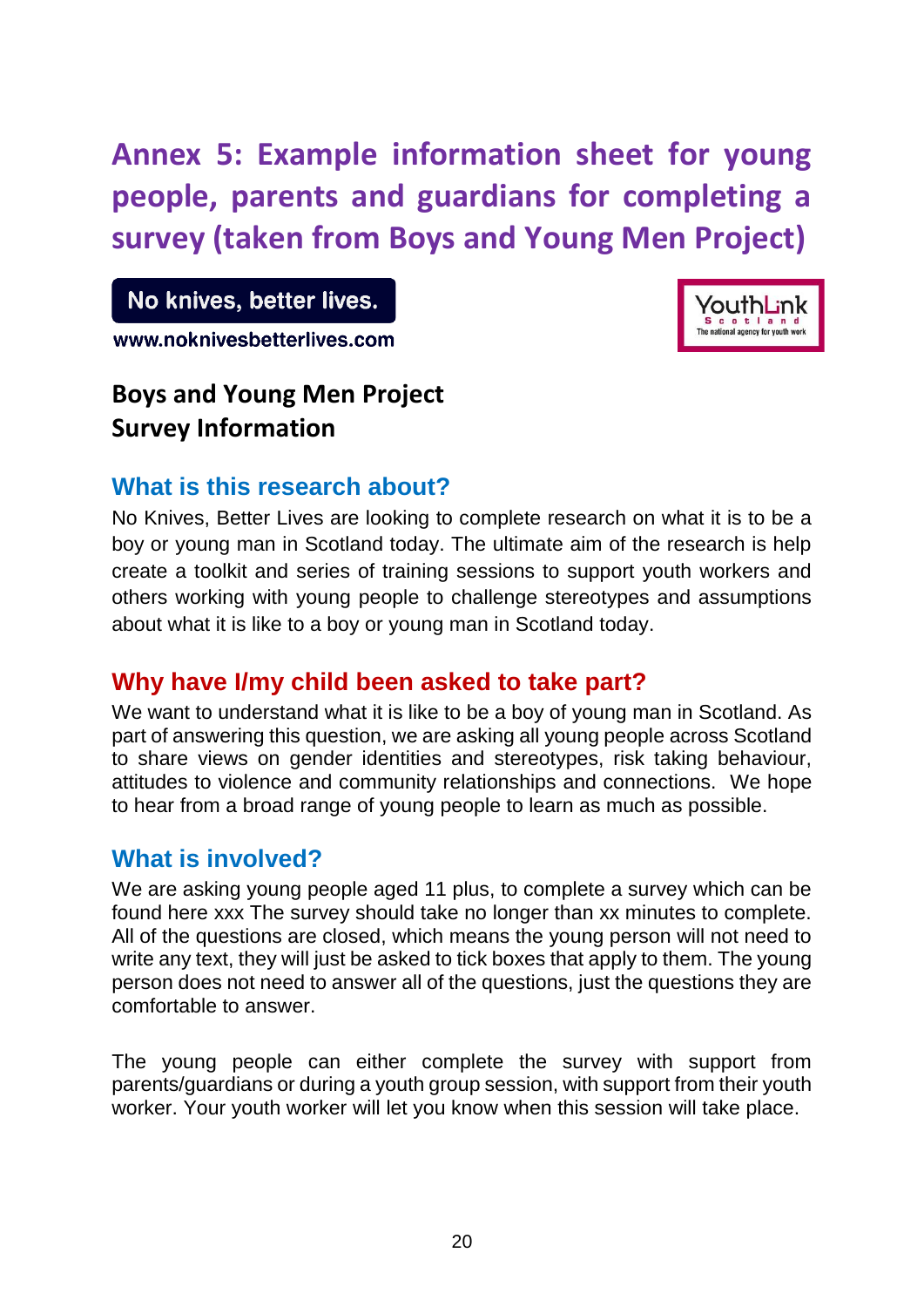# **Who is carrying out this research?**

The research is being carried out by YouthLink Scotland (National Agency for Youth Work in Scotland) on behalf of No Knives, Better Lives. ScotCen Social Research has been commissioned by YouthLink Scotland to design the survey and analyse the data.

No Knives, Better Lives is funded by the Scottish Government and is a knife carrying prevention programme committed to exploring and responding to the causes of knife carrying and violence in Scotland.

# **Do I/ my child have to take part?**

**No – participation in this research is voluntary and if the young person or their parent/guardian does not wish for them to take part they can opt out.**  The youth worker will let you know which youth group session they will be supporting young people to complete the survey in, so you have the option to opt out. Choosing to opt out will not impact on the young person being able to take part in the youth group session, other activities will be offered.

# **How will the data be used?**

**All data will be treated in strict confidence in accordance with the Data Protection Act.** The information collected will be used for research purposes only and will only be viewed by the research team.

We will use the data to write a report for No Knives, Better Lives. No one looking at the findings will be able to identify those who took part in the study.

Only the research team know who is taking part, and this information will not be shared with anyone else.

# **Will I/my child receive anything for taking part?**

Yes, if the young person is a Young Scot Member they can earn 200 Rewards points for completing the survey. If they are not a Member yet they can go to [young.scot t](https://membership.young.scot/)o sign up.

# **Where do I/my child get support for any of the issues raised?**

If you need any support for any of the issues raised in the survey please see: <https://noknivesbetterlives.com/> - for information on deterring young people from carrying knives, with information for young people and parents/guardians Home - [Fearless](https://www.fearless.org/en) – a safe place to give information on crimes anonymously [Get Support | Childline](https://www.childline.org.uk/get-support/) - for young people to share any worries [Bullying advice for young people | Bullying UK](https://www.bullying.co.uk/advice-for-young-people/) – providing advice and support to anyone affected by bullying